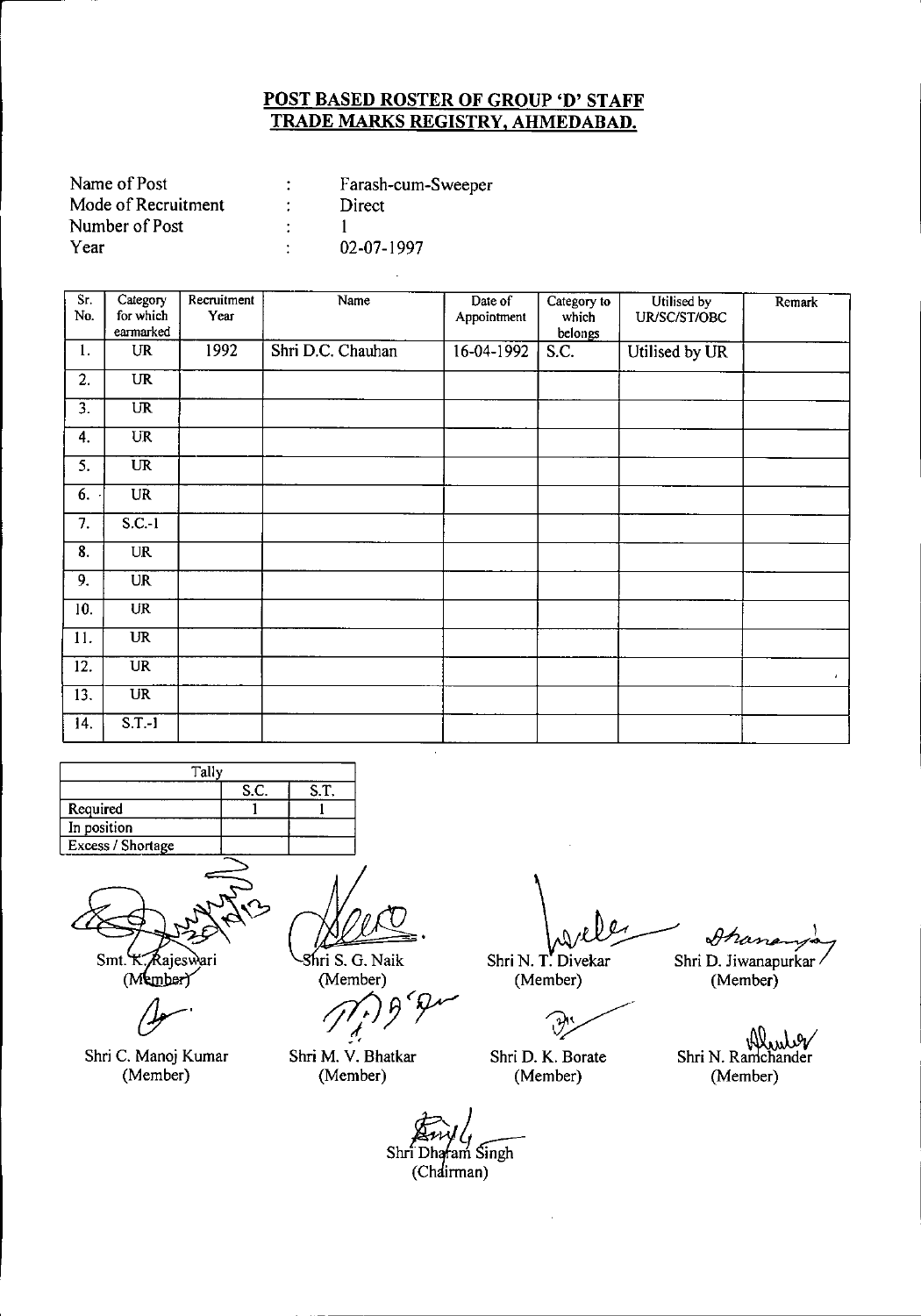| Name of Post        | Farash-cum-Sweeper |
|---------------------|--------------------|
| Mode of Recruitment | Direct             |
| Number of Post      |                    |
| Year                | 31-12-1997         |

| Sг.<br>No. | Category<br>for which  | Recruitment<br>Year | Name              | Date of<br>Appointment | Category to<br>which | Utilised by<br>UR/SC/ST/OBC | Remark |
|------------|------------------------|---------------------|-------------------|------------------------|----------------------|-----------------------------|--------|
|            | earmarked              |                     |                   |                        | belongs              |                             |        |
| 1.         | <b>UR</b>              | 1992                | Shri D.C. Chauhan | 16-04-1992             | S.C.                 | Utilised by UR              |        |
| 2.         | <b>UR</b>              |                     |                   |                        |                      |                             |        |
| 3.         | <b>UR</b>              |                     |                   |                        |                      |                             |        |
| 4.         | $\overline{UR}$        |                     |                   |                        |                      |                             |        |
| 5.         | $\overline{\text{UR}}$ |                     |                   |                        |                      | $\bullet$                   |        |
| 6.         | <b>UR</b>              |                     |                   |                        |                      |                             |        |
| 7.         | $S.C.-1$               |                     |                   |                        |                      |                             |        |
| 8.         | <b>UR</b>              |                     |                   |                        |                      |                             |        |
| 9.         | <b>UR</b>              |                     |                   |                        |                      |                             |        |
| 10.        | <b>UR</b>              |                     |                   |                        |                      |                             |        |
| 11.        | <b>UR</b>              |                     |                   |                        |                      |                             |        |
| 12.        | UR                     |                     |                   | $\sim$                 |                      |                             |        |
| 13.        | <b>UR</b>              |                     |                   |                        |                      |                             |        |
| 14.        | $S.T.-1$               |                     |                   |                        |                      |                             |        |



Sm. K. Rajeswari (Member)

 $4$ 

Shri C. Manoj Kumar (Member)

Shri S. G. Naik (Member)

*rf(J)'y*

Shri M. V. Bhatkar (Member)

O  $\Delta$ 

Shri N. T. Divekar (Member)

 $\gamma$ 

Shri D. K. Borate (Member)

 $\mathscr{D}\mathscr{M}$ 

Shri D. Jiwanapurkar (Member)

Alub Shri N. Ramchandei (Member)

Shri Dharam Singh  $(Cha$ <sup>t</sup>rman)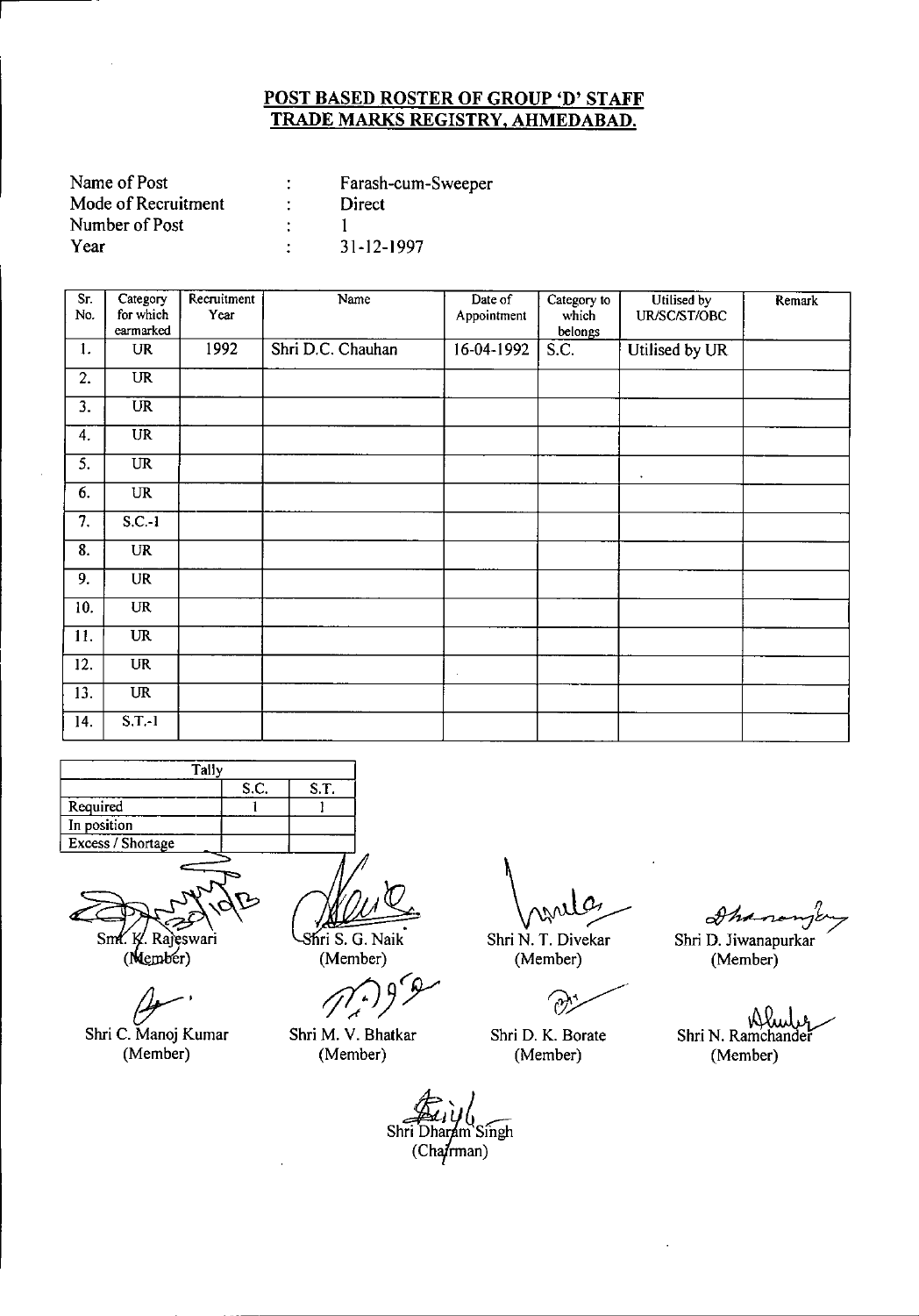| Name of Post        | Farash-cum-Sweeper |
|---------------------|--------------------|
| Mode of Recruitment | Direct             |
| Number of Post      |                    |
| Year                | 31-12-1998         |

--------------------------------\_ .. ----

| Sr.<br>No. | Category<br>for which<br>earmarked | Recruitment<br>Year | Name              | Date of<br>Appointment | Category to<br>which<br>belongs | Utilised by<br>UR/SC/ST/OBC | Remark |
|------------|------------------------------------|---------------------|-------------------|------------------------|---------------------------------|-----------------------------|--------|
| 1.         | <b>UR</b>                          | 1992                | Shri D.C. Chauhan | $16-04-1992$           | S.C.                            | Utilised by UR              |        |
| 2.         | <b>UR</b>                          |                     |                   |                        |                                 |                             |        |
| 3.         | $\overline{\text{UR}}$             |                     |                   |                        |                                 |                             |        |
| 4.         | <b>UR</b>                          |                     |                   |                        |                                 |                             |        |
| 5.         | <b>UR</b>                          |                     |                   |                        |                                 |                             |        |
| 6.         | <b>UR</b>                          |                     |                   |                        |                                 |                             |        |
| 7.         | $S.C.-1$                           |                     |                   |                        |                                 |                             |        |
| 8.         | UR                                 | $\blacksquare$      |                   |                        |                                 |                             |        |
| 9.         | <b>UR</b>                          |                     |                   |                        |                                 |                             |        |
| 10.        | $\overline{\text{UR}}$             |                     |                   |                        |                                 |                             |        |
| 11.        | $\overline{\text{UR}}$             |                     |                   |                        |                                 |                             |        |
| 12.        | <b>UR</b>                          |                     |                   |                        |                                 |                             |        |
| 13.        | <b>UR</b>                          |                     |                   |                        |                                 |                             |        |
| 14.        | $S.T.-1$                           |                     |                   |                        |                                 |                             |        |





Shri C. Manoj Kumar (Member)

Shri S. G. Naik

(Member) (

*1'7P)Y*

Shri M. V. Bhatkar (Member)

Shri N. T. Divekar<br>Shri N. T. Divekar

(Member)

 $\widehat{\partial}^{\prime}$ 

Shri D. K. Borate (Member)

, Dram Shri D. Jiwanapurkar

(Member)

Wude Shri N. Ramchander (Member)

Shri Dharam Singh  $(Cha$ frman)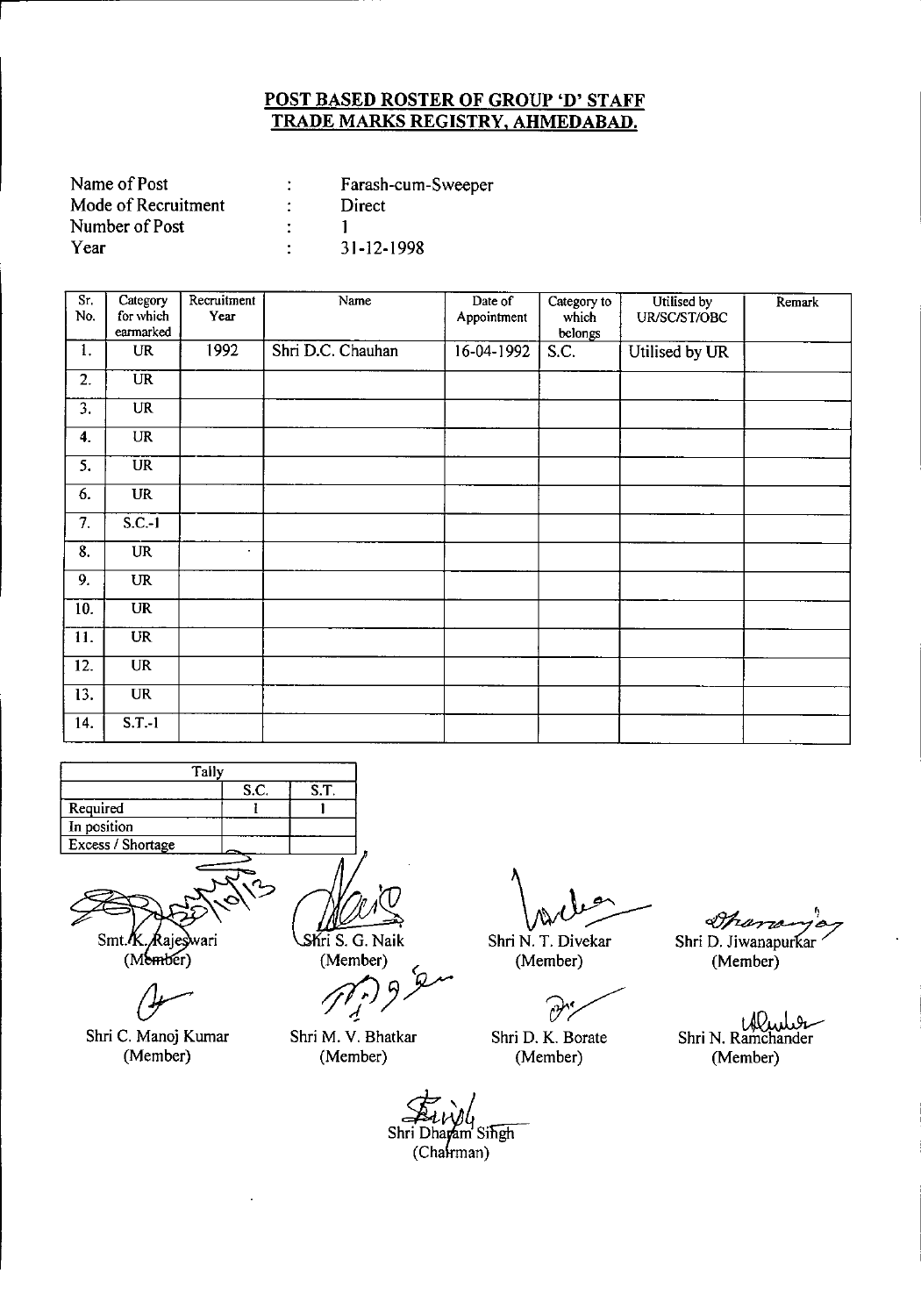| Name of Post        | Farash-cum-Sweeper |
|---------------------|--------------------|
| Mode of Recruitment | Direct             |
| Number of Post      |                    |
| Year                | $31 - 12 - 1999$   |

| Sr.<br>No.       | Category<br>for which<br>earmarked | Recruitment<br>Year | Name              | Date of<br>Appointment | Category to<br>which<br>belongs | Utilised by<br>UR/SC/ST/OBC | Remark |
|------------------|------------------------------------|---------------------|-------------------|------------------------|---------------------------------|-----------------------------|--------|
| 1.               | <b>UR</b>                          | 1992                | Shri D.C. Chauhan | 16-04-1992             | S.C.                            | Utilised by UR              |        |
| 2.               | $\overline{UR}$                    |                     | $\bullet$         |                        |                                 |                             |        |
| $\overline{3}$ . | <b>UR</b>                          |                     | $\epsilon$        |                        |                                 |                             |        |
| 4.               | $\overline{UR}$                    |                     |                   |                        |                                 |                             |        |
| 5.               | $\overline{\text{UR}}$             |                     |                   |                        |                                 |                             |        |
| 6.               | <b>UR</b>                          |                     |                   |                        |                                 |                             |        |
| 7.               | $S.C.-1$                           |                     |                   |                        |                                 |                             |        |
| 8.               | <b>UR</b>                          |                     |                   |                        |                                 |                             |        |
| $\overline{9}$ . | <b>UR</b>                          |                     |                   |                        |                                 |                             |        |
| 10.              | <b>UR</b>                          |                     |                   |                        |                                 |                             |        |
| 11.              | <b>UR</b>                          |                     |                   |                        |                                 |                             |        |
| 12.              | $\overline{UR}$                    |                     |                   |                        |                                 |                             |        |
| 13.              | UR                                 |                     |                   |                        |                                 |                             |        |
| 14.              | $S.T.-1$                           |                     |                   |                        |                                 |                             |        |



Smt. K. Kájesv ягі (Member)

*(Jr'*

Shri C. Manoj Kumar (Member)

Shri S. G. Naik (Member)

*rf7/JY~Y*

Shri M. Y. Bhatkar (Member)

Shri Dharam Singh<br>(Chairman)

L\_\_ \_ \_

Shri N. T. Divekar (Member)

 $\partial$ 

Shri D. K. Borate (Member)

*~ fI* Shri D. Jiwanapurkar

(Member)

Shri N. Ramchande (Member)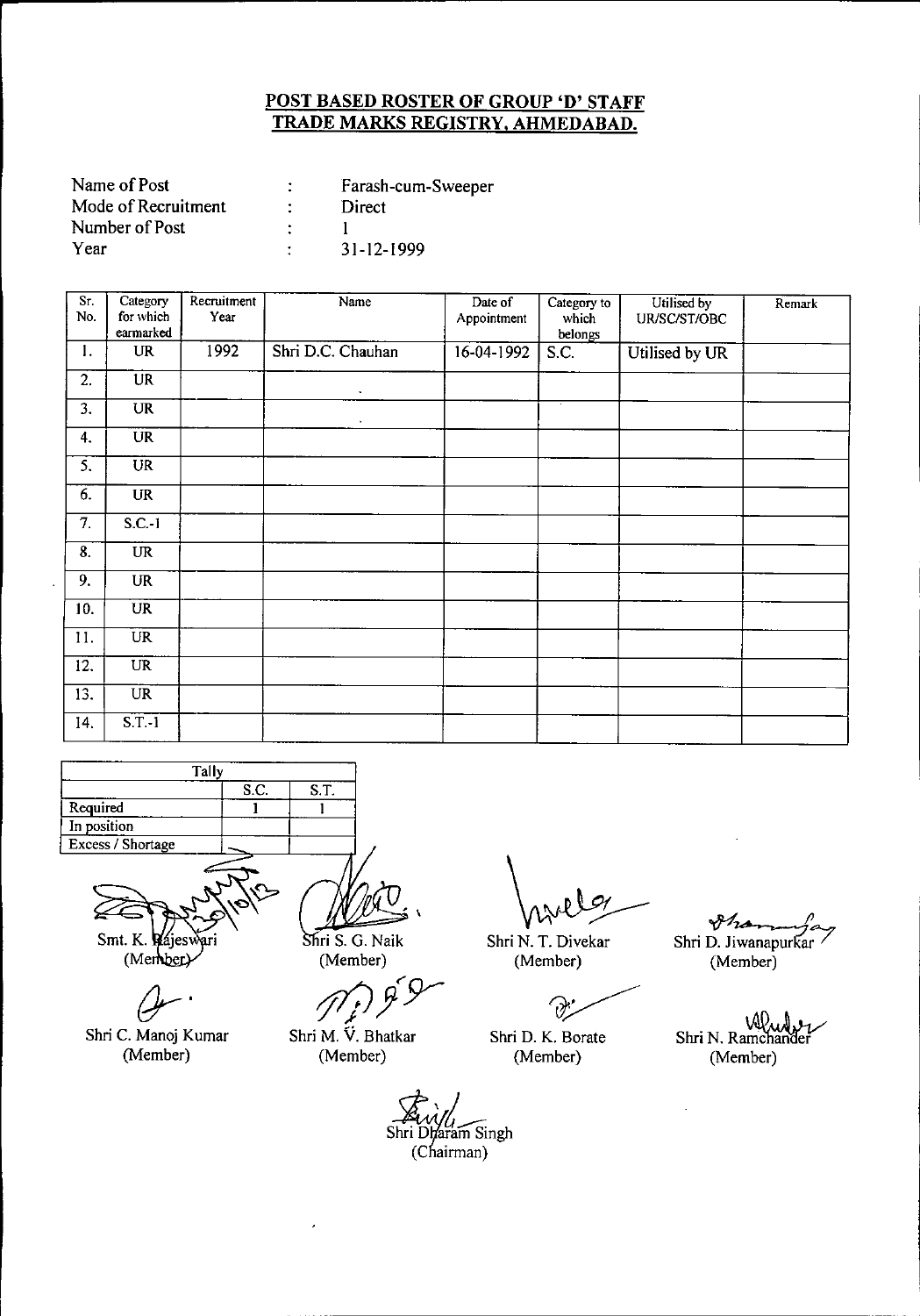| Name of Post        | Farash-cum-Sweeper |
|---------------------|--------------------|
| Mode of Recruitment | Direct             |
| Number of Post      |                    |
| Year                | 31-12-2000         |

| Sr.<br>No.                | Category<br>for which<br>earmarked | Recruitment<br>Year | Name              | Date of<br>Appointment | Category to<br>which<br>belongs | Utilised by<br>UR/SC/ST/OBC | Remark |
|---------------------------|------------------------------------|---------------------|-------------------|------------------------|---------------------------------|-----------------------------|--------|
| 1.                        | <b>UR</b>                          | 1992                | Shri D.C. Chauhan | 16-04-1992             | S.C.                            | Utilised by UR              |        |
| 2.                        | $\overline{\text{UR}}$             |                     | $\epsilon$        |                        |                                 |                             |        |
| $\overline{3}$ .          | $\overline{\text{UR}}$             |                     |                   |                        |                                 |                             |        |
| 4.                        | $O.B.C.-1$                         |                     |                   |                        |                                 |                             |        |
| $\overline{\mathsf{S}}$ . | $\overline{\text{UR}}$             |                     |                   |                        |                                 |                             |        |
| 6.                        | <b>UR</b>                          |                     |                   |                        |                                 |                             |        |
| $\overline{7}$ .          | $S.C.-1$                           |                     |                   |                        |                                 |                             |        |
| 8.                        | $O.B.C.-2$                         |                     |                   |                        |                                 |                             |        |
| 9.                        | <b>UR</b>                          |                     |                   |                        |                                 |                             |        |
| 10.                       | <b>UR</b>                          |                     |                   |                        |                                 |                             |        |
| 11.                       | <b>UR</b>                          |                     |                   |                        |                                 |                             |        |
| 12.                       | $O.B.C.-3$                         |                     |                   |                        |                                 |                             |        |
| 13.                       | <b>UR</b>                          |                     |                   |                        |                                 |                             |        |
| 14.                       | $S.T.-1$                           |                     |                   |                        |                                 |                             |        |



Smt. K. Rejeswari (Member)

Shri C. Manoj Kumar (Member)

 $\ddot{\phantom{a}}$ 

hri S. G. Naik (Member)

*pjJft~*

Shri M. V. Bhatkar (Member)

Shri N. T. Divekar (Member)

 $\mathcal{P}'$ 

Shri D. K. Borate (Member)

~O. Shri D. Jiwanapurkar

(Member)

isteri Shri N. Ramchander (Member)

 $\mathcal{L}_u$ <br>Shri Dharam Singh  $(Chairman)$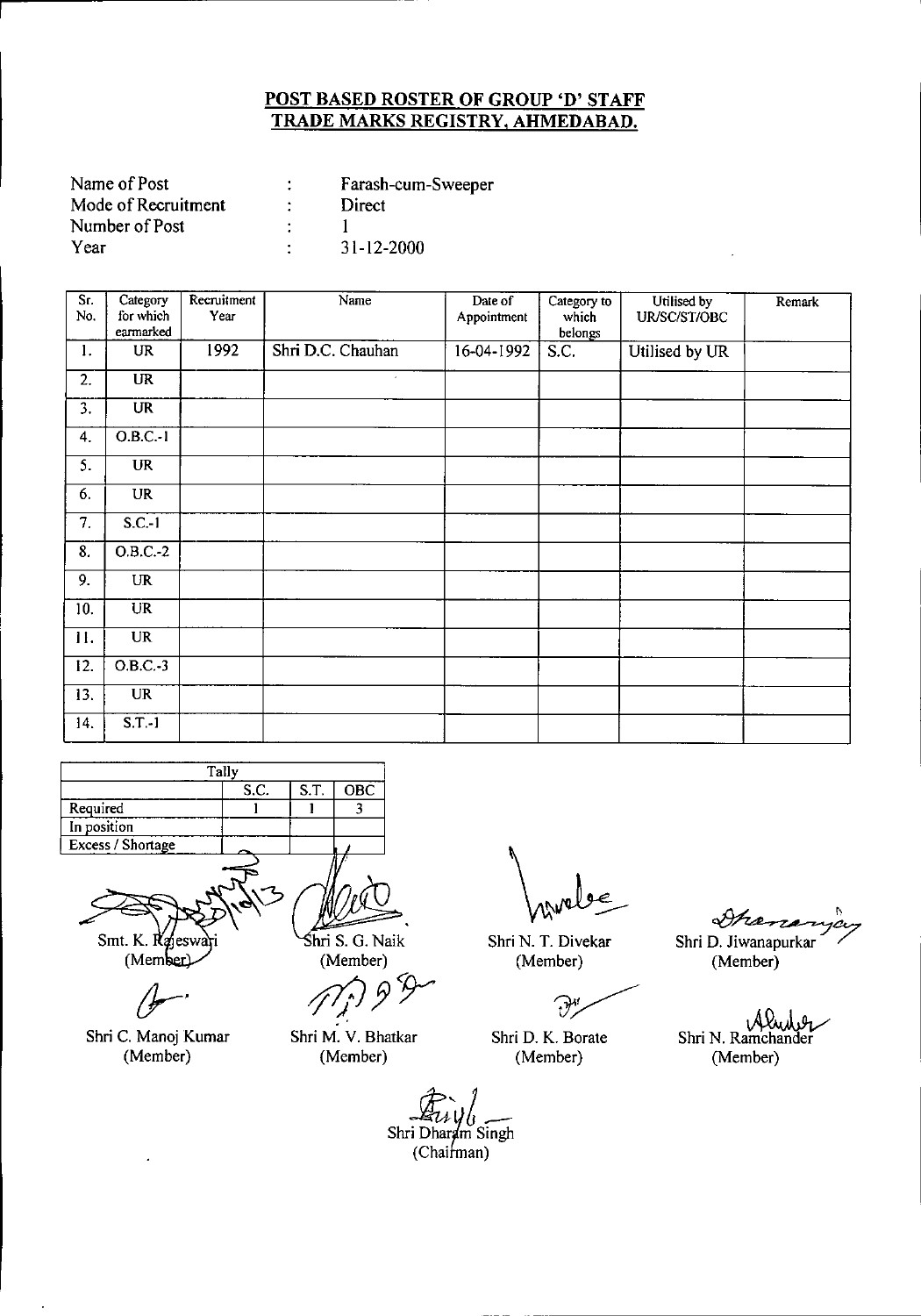| Name of Post        | Farash-cum-Sweeper |
|---------------------|--------------------|
| Mode of Recruitment | Direct             |
| Number of Post      |                    |
| Year                | 31-12-2001         |

| Sr.<br>No. | Category<br>for which<br>earmarked | Recruitment<br>Year | Name              | Date of<br>Appointment | Category to<br>which<br>belongs | Utilised by<br>UR/SC/ST/OBC | Remark                |
|------------|------------------------------------|---------------------|-------------------|------------------------|---------------------------------|-----------------------------|-----------------------|
| 1.         | <b>UR</b>                          | 1992                | Shri D.C. Chauhan |                        |                                 |                             | Vacated on 14-06-2001 |
| 2.         | <b>UR</b>                          |                     |                   |                        |                                 |                             |                       |
| 3.         | <b>UR</b>                          |                     |                   |                        |                                 |                             |                       |
| 4.         | $OBC-I$                            |                     |                   |                        |                                 |                             |                       |
| 5.         | <b>UR</b>                          |                     |                   |                        |                                 |                             |                       |
| 6.         | <b>UR</b>                          |                     |                   |                        |                                 |                             |                       |
| 7.         | $S.C.-1$                           |                     |                   |                        |                                 |                             |                       |
| 8.         | O.B.C.2                            |                     |                   |                        |                                 |                             |                       |
| 9.         | <b>UR</b>                          |                     |                   |                        |                                 |                             |                       |
| 10.        | $\ensuremath{\mathsf{UR}}\xspace$  |                     |                   |                        |                                 |                             |                       |
| 11.        | <b>UR</b>                          |                     |                   |                        |                                 |                             |                       |
| 12.        | $O.B.C.-3$                         |                     |                   |                        |                                 |                             |                       |
| 13.        | $\overline{\text{UR}}$             |                     |                   |                        |                                 |                             |                       |
| 14.        | $S.T.-1$                           |                     |                   |                        |                                 |                             |                       |

|                   | Tally |      |     |
|-------------------|-------|------|-----|
|                   | S.C.  | S.T. | OBC |
| Required          |       |      |     |
| In position       |       |      |     |
| Excess / Shortage |       |      |     |
|                   |       |      |     |

Smt. K  $($ Member

 $\overline{a}$ 

Shri C. Manoj Kumar (Member)

Shri S. G. Naik (Member)

Shri M. V. Bhatkar (Member)

 $\sqrt{2}$ 

Shri N.T. Divekar (Member)

'?~

Shri D. K. Borate (Member)

Hananyay

Shri D. Jiwanapurkar (Member)

Shri N. Ramchander (Member)

Shri Dharam Singh  $(Cháirman)$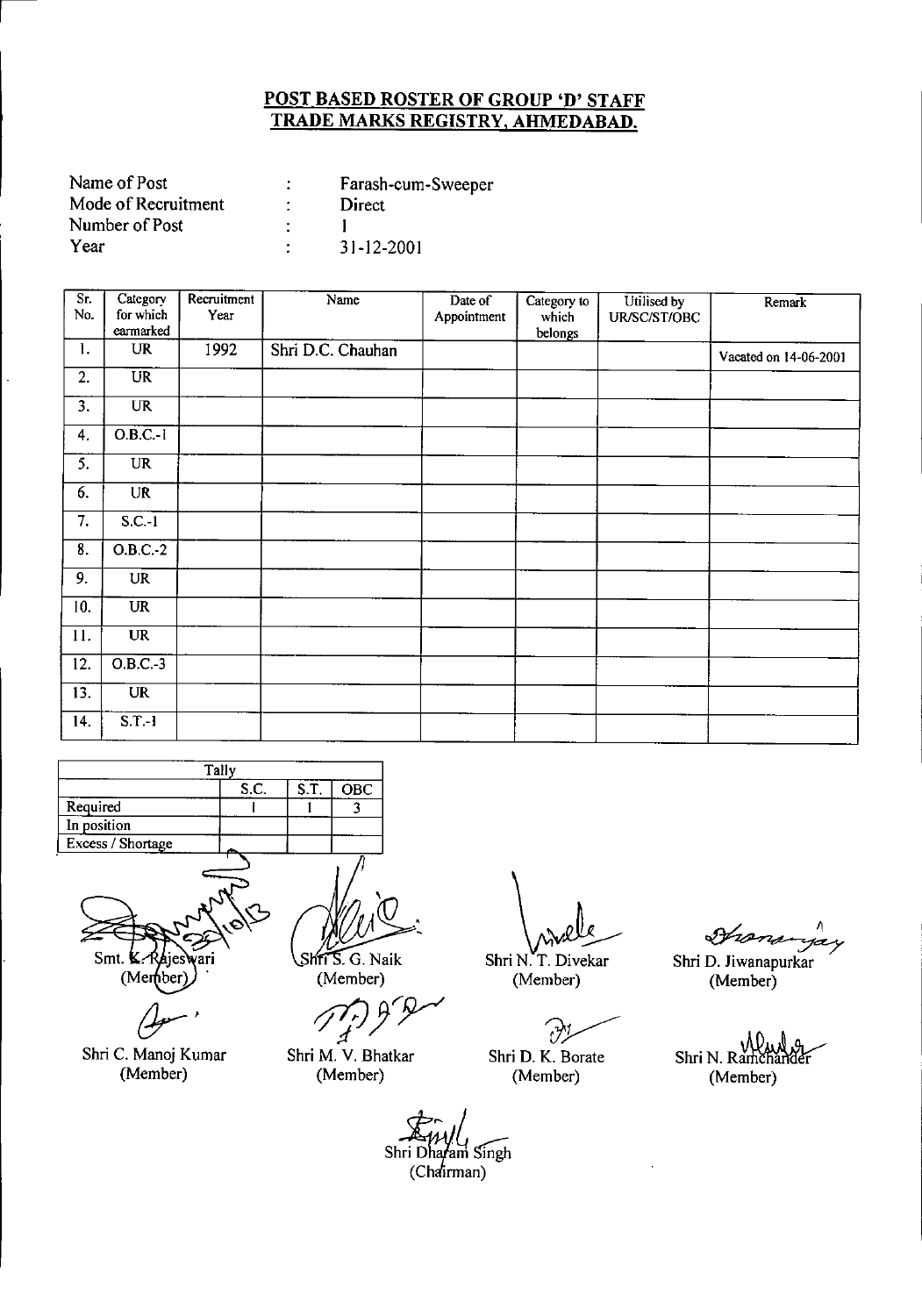| Name of Post        | Farash-cum-Sweeper |
|---------------------|--------------------|
| Mode of Recruitment | Direct             |
| Number of Post      |                    |
| Year                | 31-12-2002         |

| Sr.<br>No. | Category<br>for which | Recruitment<br>Year | Name              | Date of<br>Appointment | Category to<br>which | Utilised by<br>UR/SC/ST/OBC | Remark                |
|------------|-----------------------|---------------------|-------------------|------------------------|----------------------|-----------------------------|-----------------------|
|            | earmarked             |                     |                   |                        | belongs              |                             |                       |
| 1.         | <b>UR</b>             | 1992                | Shri D.C. Chauhan |                        |                      |                             | Vacated on 14-06-2001 |
| 2.         | <b>UR</b>             |                     |                   |                        |                      |                             |                       |
| 3.         | $\overline{UR}$       |                     |                   |                        |                      |                             |                       |
| 4.         | $O.B.C.-1$            |                     |                   |                        |                      |                             |                       |
| 5.         | UR                    |                     |                   |                        |                      |                             |                       |
| 6.         | <b>UR</b>             |                     |                   |                        |                      |                             |                       |
| 7.         | $S.C.-1$              |                     |                   |                        |                      |                             | $\sim$                |
| 8.         | $O.B.C.-2$            |                     |                   |                        |                      |                             |                       |
| 9.         | <b>UR</b>             |                     |                   |                        |                      |                             |                       |
| 10.        | <b>UR</b>             |                     |                   |                        |                      |                             |                       |
| 11.        | <b>UR</b>             |                     |                   |                        |                      |                             |                       |
| 12.        | $O.B.C.-3$            |                     |                   |                        |                      |                             |                       |
| 13.        | <b>UR</b>             |                     |                   |                        |                      |                             |                       |
| 14.        | $S.T.-1$              |                     |                   |                        |                      |                             |                       |

| Tally             |      |      |            |  |  |  |
|-------------------|------|------|------------|--|--|--|
|                   | S.C. | S.T. | <b>OBC</b> |  |  |  |
| Required          |      |      |            |  |  |  |
| In position       |      |      |            |  |  |  |
| Excess / Shortage |      |      |            |  |  |  |
|                   |      |      |            |  |  |  |



Shri C. Manoj Kumar (Member)

 $\overline{\text{Shri S. G. Naik}}$ (Member)

*tJ1P 3"Y-*

Shri M. V. Bhatkar (Member)

Shri N. T. Divekar (Member)

?'~.

Shri D. K. Borate (Member)

 $\mathcal{A}_{\mathcal{A}}$ rayay

 $\epsilon$ 

Shri D. Jiwanapurkar (Member)

Shri N. Ramchander (Member)

Shri Dharam Singh  $(Cha(rman)$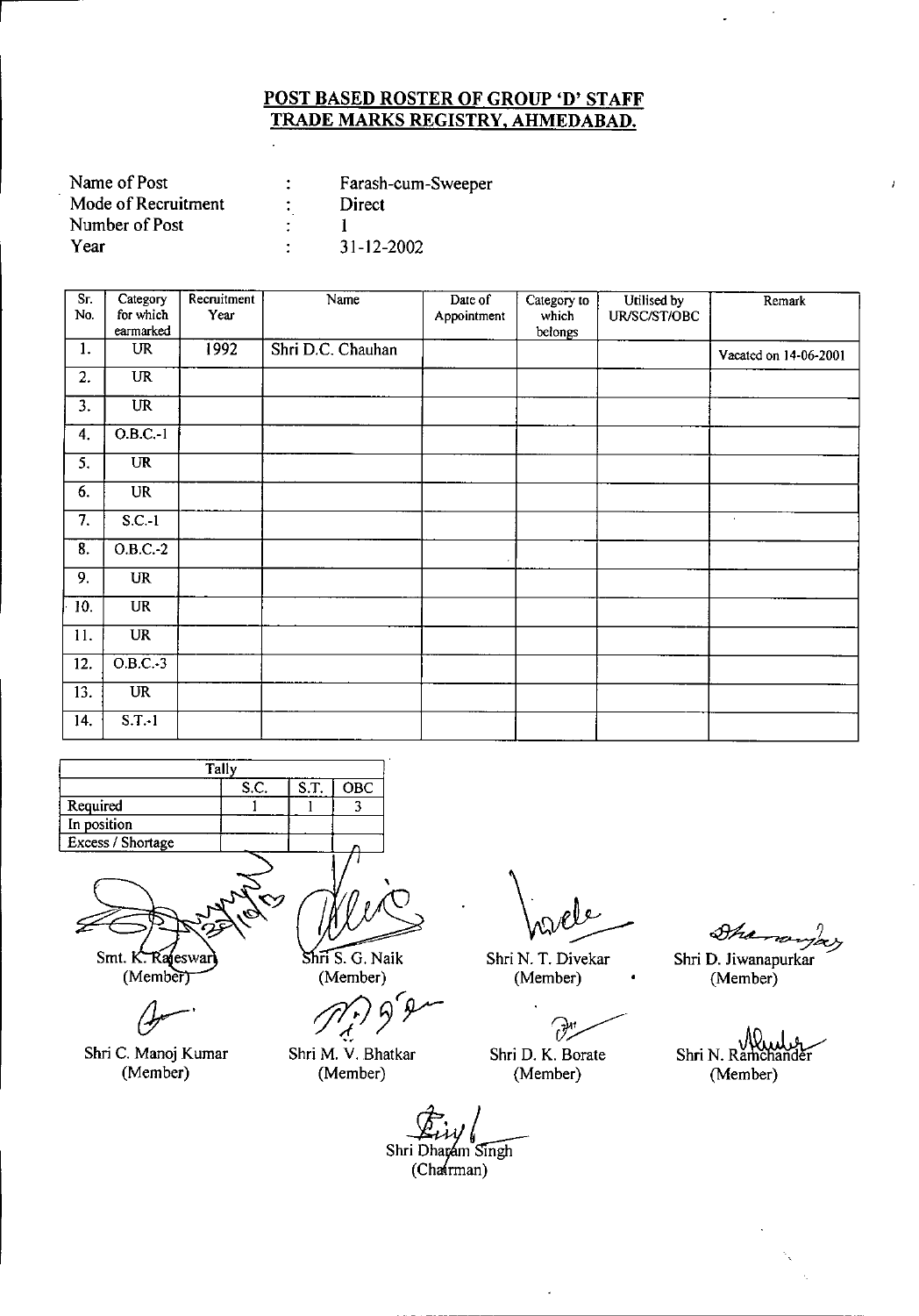| Name of Post        | Farash-cum-Sweeper |
|---------------------|--------------------|
| Mode of Recruitment | Direct             |
| Number of Post      |                    |
| Year                | $31 - 12 - 2003$   |

| Sr.<br>No.        | Category<br>for which<br>earmarked | Recruitment<br>Year | Name              | Date of<br>Appointment | Category to<br>which<br>belongs | Utilised by<br>UR/SC/ST/OBC | Remark                |
|-------------------|------------------------------------|---------------------|-------------------|------------------------|---------------------------------|-----------------------------|-----------------------|
| 1.                | UR                                 | 1992                | Shri D.C. Chauhan |                        |                                 |                             | Vacated on 14-06-2001 |
| 2.                | $\overline{UR}$                    |                     |                   |                        |                                 |                             |                       |
| 3.                | $\overline{UR}$                    |                     |                   |                        |                                 |                             |                       |
| 4.                | O.B.C.1                            |                     | $\epsilon$        |                        |                                 |                             |                       |
| 5.                | UR                                 |                     |                   |                        |                                 |                             |                       |
| 6.                | <b>UR</b>                          |                     |                   |                        |                                 |                             |                       |
| 7.                | $S.C.-1$                           |                     |                   |                        |                                 |                             |                       |
| 8.                | 0.B.C.2                            |                     |                   |                        |                                 |                             |                       |
| 9.                | UR                                 |                     |                   |                        |                                 |                             |                       |
| 10.               | <b>UR</b>                          |                     |                   |                        |                                 |                             |                       |
| 11.               | $\overline{\text{UR}}$             |                     |                   |                        |                                 |                             |                       |
| $\overline{12}$ . | $O.B.C.-3$                         |                     |                   |                        |                                 |                             |                       |
| 13.               | <b>UR</b>                          |                     |                   |                        |                                 |                             |                       |
| 14.               | $S.T.-1$                           |                     |                   |                        |                                 |                             |                       |

|                   | Tally |      |     |
|-------------------|-------|------|-----|
|                   | S.C.  | S.T. | OBC |
| Required          |       |      |     |
| In position       |       |      |     |
| Excess / Shortage |       |      |     |
|                   |       |      |     |



Shri C. Manoj Kumar (Member)

Shri S. G. Naik (Member)

*;f(J3Y* ., Shri M. V. Bhatkar

(Member)

 $h$  fula

Shri N. T. Divekar (Member)

 $\widehat{v}$ 

Shri D. K. Borate (Member)

Ihana Shri D. Jiwanapurkar

(Member)

ιŴ Shri N. Ramchander (Member)

Shri<br>Shri Dharam<br>Chairma ~-- - Singh

 $(Chain)$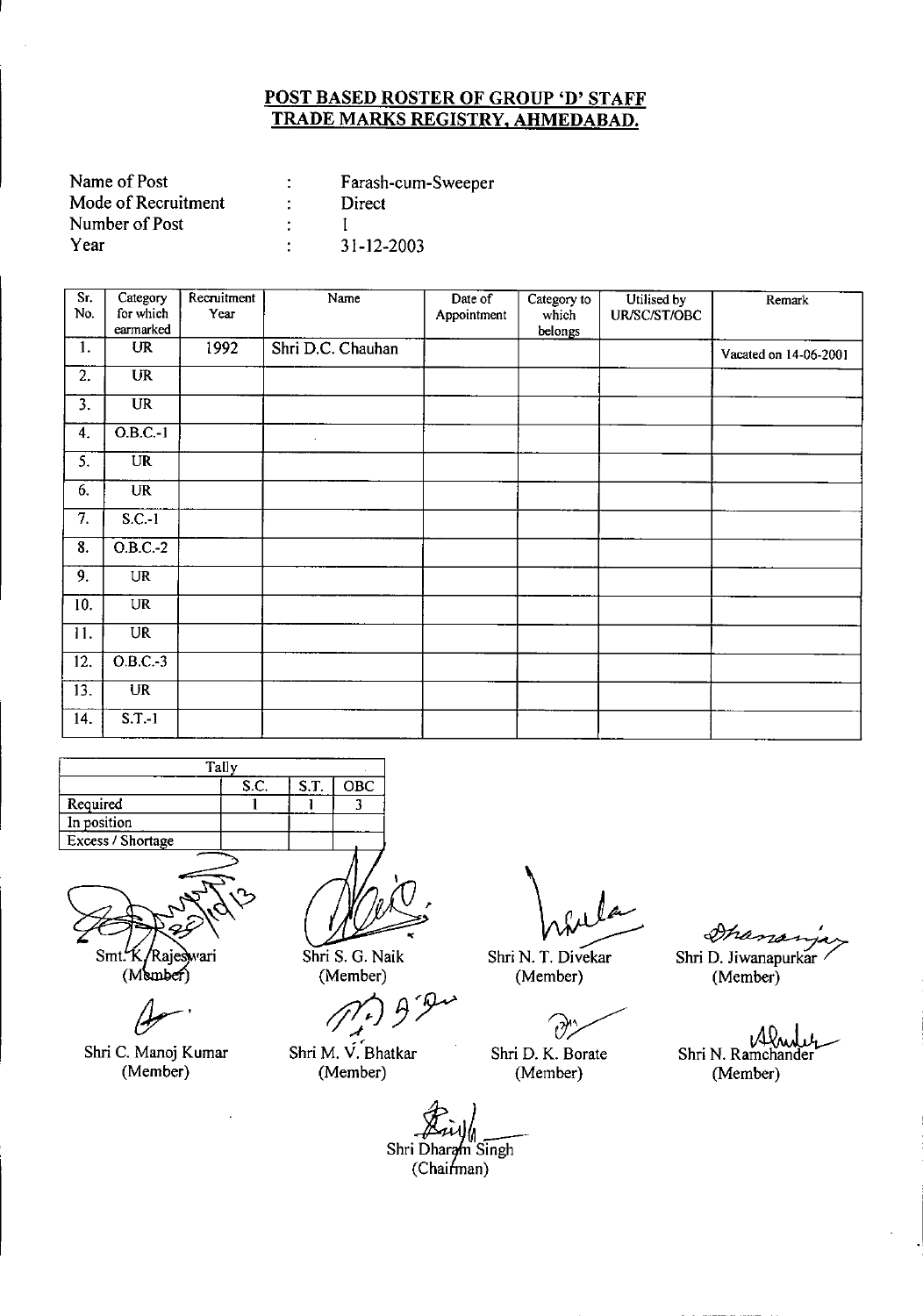| Name of Post        | Farash-cum-Sweeper |
|---------------------|--------------------|
| Mode of Recruitment | Direct             |
| Number of Post      |                    |
| Year                | 31-12-2004         |

| Sr.<br>No.       | Category<br>for which | Recruitment | Name              | Date of     | Category to      | Utilised by  | Remark                |
|------------------|-----------------------|-------------|-------------------|-------------|------------------|--------------|-----------------------|
|                  | earmarked             | Year        |                   | Appointment | which<br>belongs | UR/SC/ST/OBC |                       |
| 1.               | <b>UR</b>             | 1992        | Shri D.C. Chauhan |             |                  |              | Vacated on 14-06-2001 |
| 2.               | UR                    |             | $\epsilon$        |             |                  |              |                       |
| 3.               | <b>UR</b>             |             |                   |             |                  |              |                       |
| 4.               | $0.B.C.-1$            |             |                   |             | $\bullet$        |              |                       |
| 5.               | <b>UR</b>             |             |                   |             |                  |              |                       |
| 6.               | <b>UR</b>             |             |                   |             |                  |              |                       |
| 7.               | $S.C.-1$              |             |                   |             |                  |              |                       |
| $\overline{8}$ . | $O.B.C.-2$            |             |                   |             |                  |              |                       |
| 9.               | <b>UR</b>             |             |                   |             |                  |              |                       |
| 10.              | <b>UR</b>             |             |                   |             |                  |              |                       |
| 11.              | <b>UR</b>             |             |                   |             |                  |              |                       |
| 12.              | $O.B.C.-3$            |             |                   |             |                  |              |                       |
| 13.              | $\overline{UR}$       |             |                   |             |                  |              |                       |
| 14.              | $S.T.-1$              |             |                   |             |                  |              |                       |



Smt K. Rejeswari

(Member)

Shri C. Manoj Kumar (Member)

hri S. G. Naik (Member)

*ft;(J 3T*

Shri M. V. Bhatkar (Member)

 $\ell_{\ell}$ 

Shri N.T. Divekar (Member)

Ð

Shri D. K. Borate (Member)

<u>Ihana</u> Shri D. Jiwanapurkar

(Member)

عربالملاكي<br>Shri N. Ramchander (Member)

*~* (Ch irman)*J* **4 Aw / 4**<br>Shri Dharam Singh